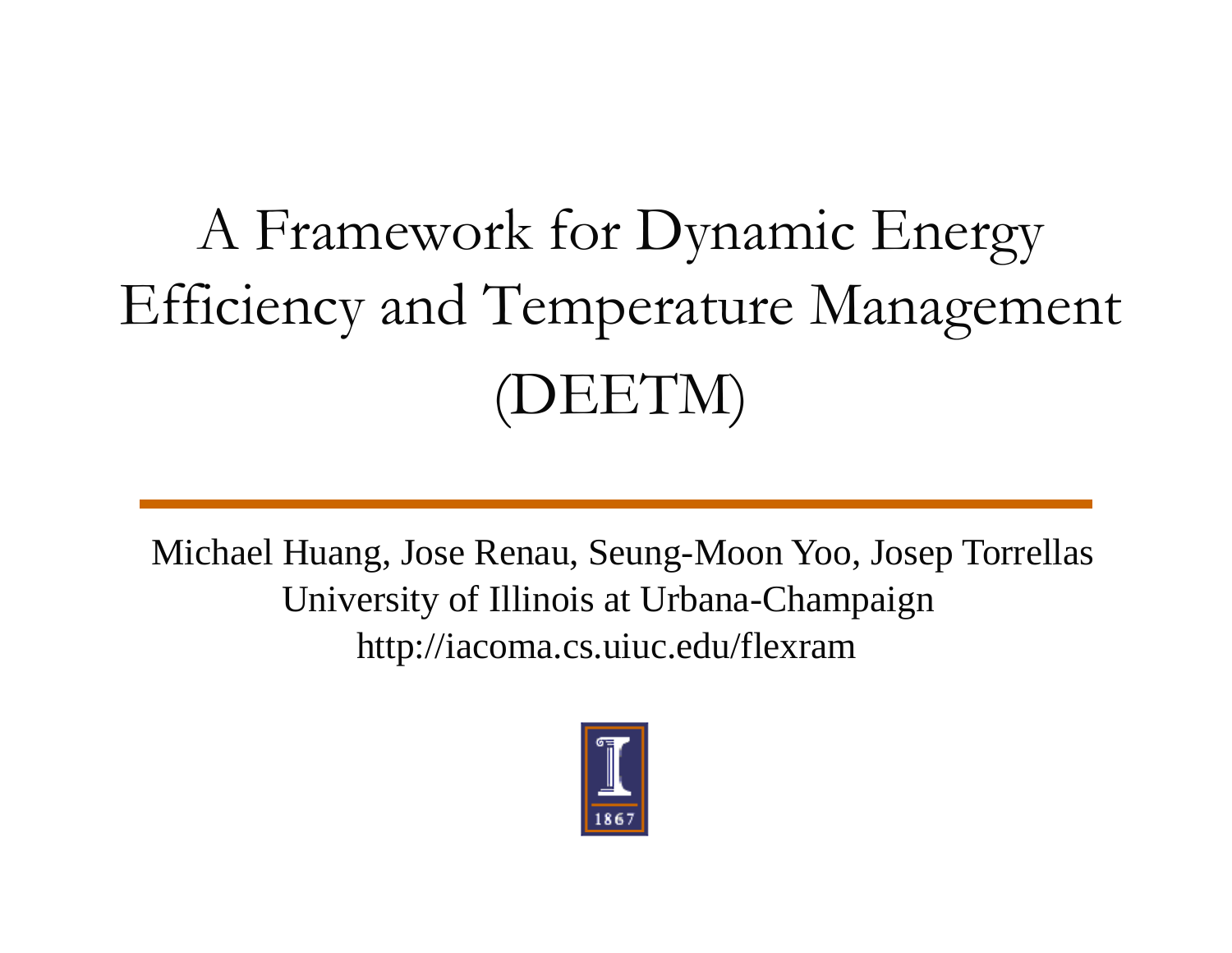#### Motivation

#### Alpha Processors History

| EV  | $EV^*$ | EV6 | EV   | EVS        |
|-----|--------|-----|------|------------|
| 30W | 60W    | 90W | 100W | $\pm 150W$ |

#### SIA Roadmap Hand Held

|                                           | 2000   2001   2002   2003   2004   2005 |  |  |
|-------------------------------------------|-----------------------------------------|--|--|
| $1.6W$   1.7W   2.0W   2.1W   2.3W   2.4W |                                         |  |  |

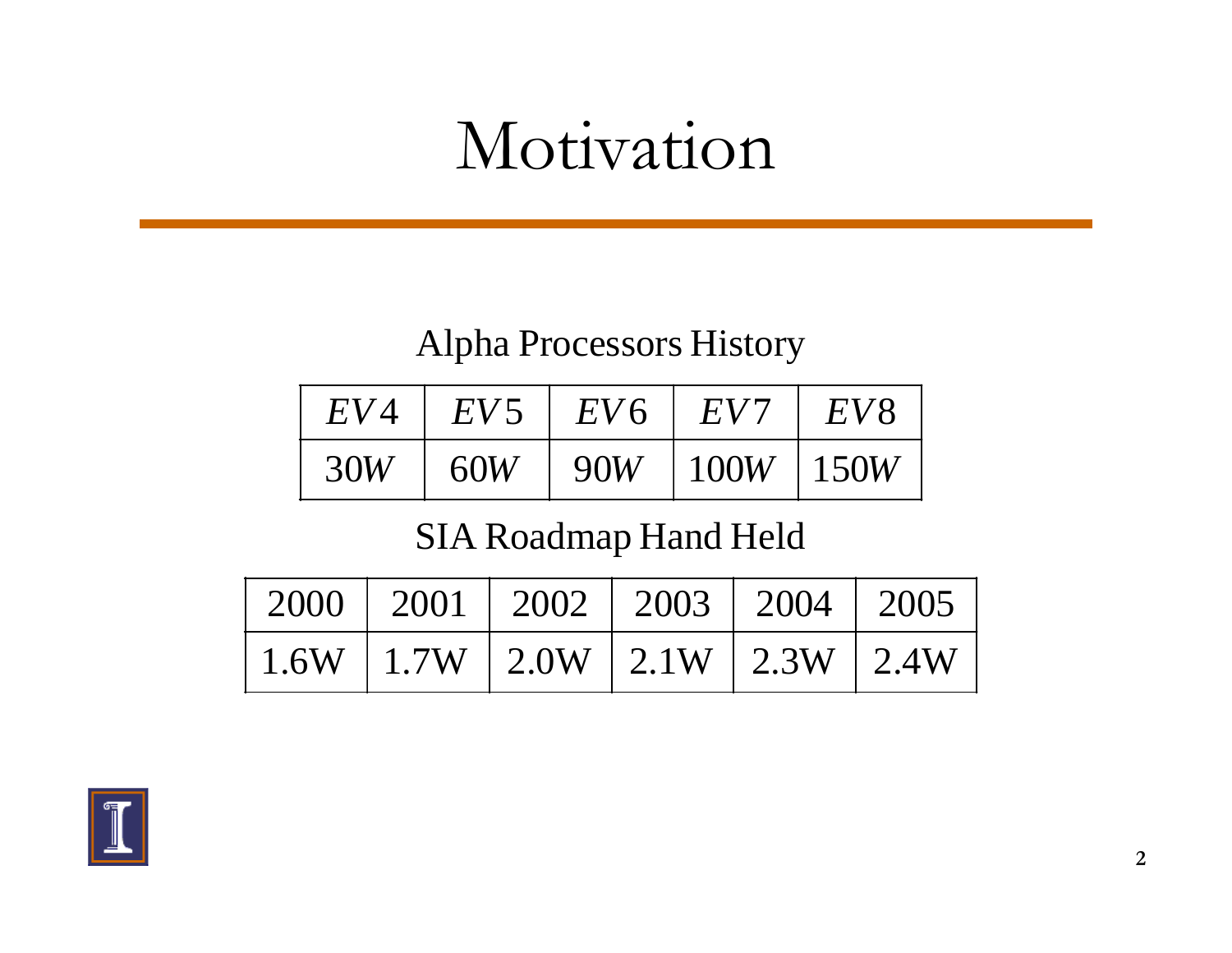### Motivation

- **Energy Efficiency** 
	- $-$  Battery capacity improvement  $10\%/year$
	- $-$  Electricity is expensive (10% USA energy budget)
	- 3B\$ each year in idle electronics! (USA)
- High temperature
	- Meltdown, hotter than a hot-plate (0.6um)
	- EM: Electro Migration
	- DRAM Refresh, Leakage...

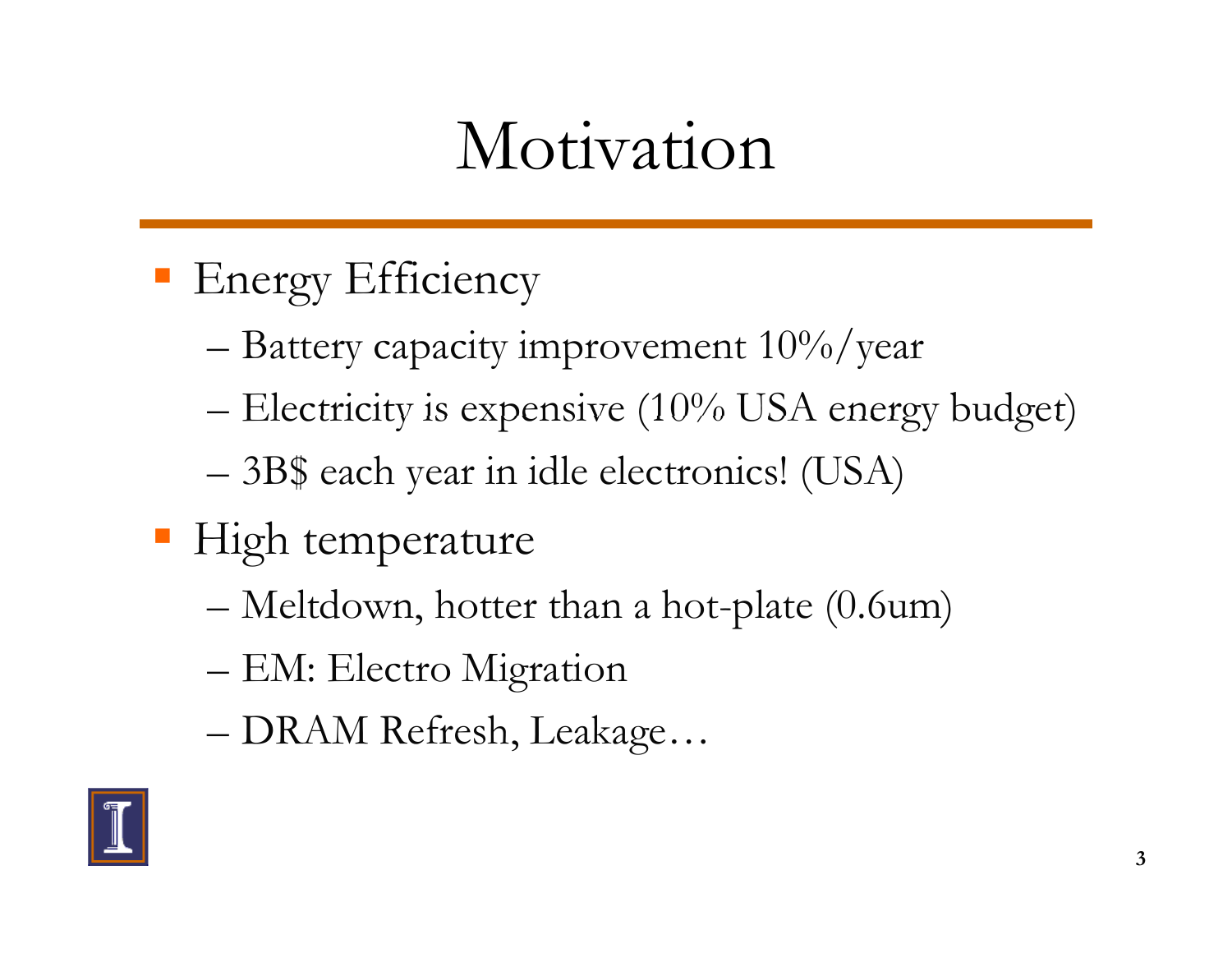# Current Common Approach

- Static optimizations
- Voltage Scaling
- Limitations of existing approaches
	- Coarse grain
	- Inefficient temperature control (sleep)
	- Independent targets: temp, energy efficiency

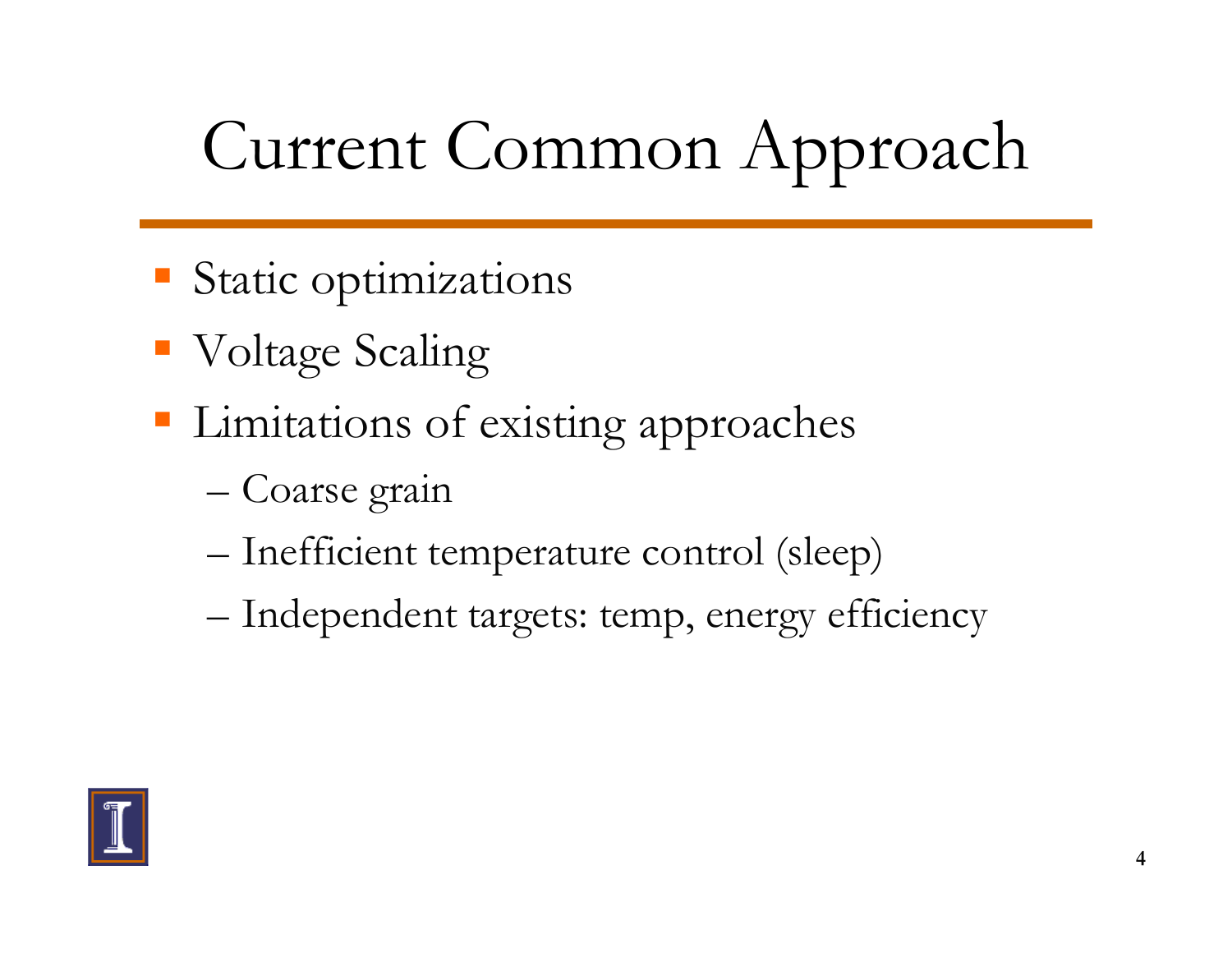## Goal

Unified framework for Dynamic Energy Efficiency and Temperature Management (DEETM)

- **Temperature**: enforce limit while minimizing slowdown
- **Energy efficiency:** maximize energy saving while exploiting performance slack

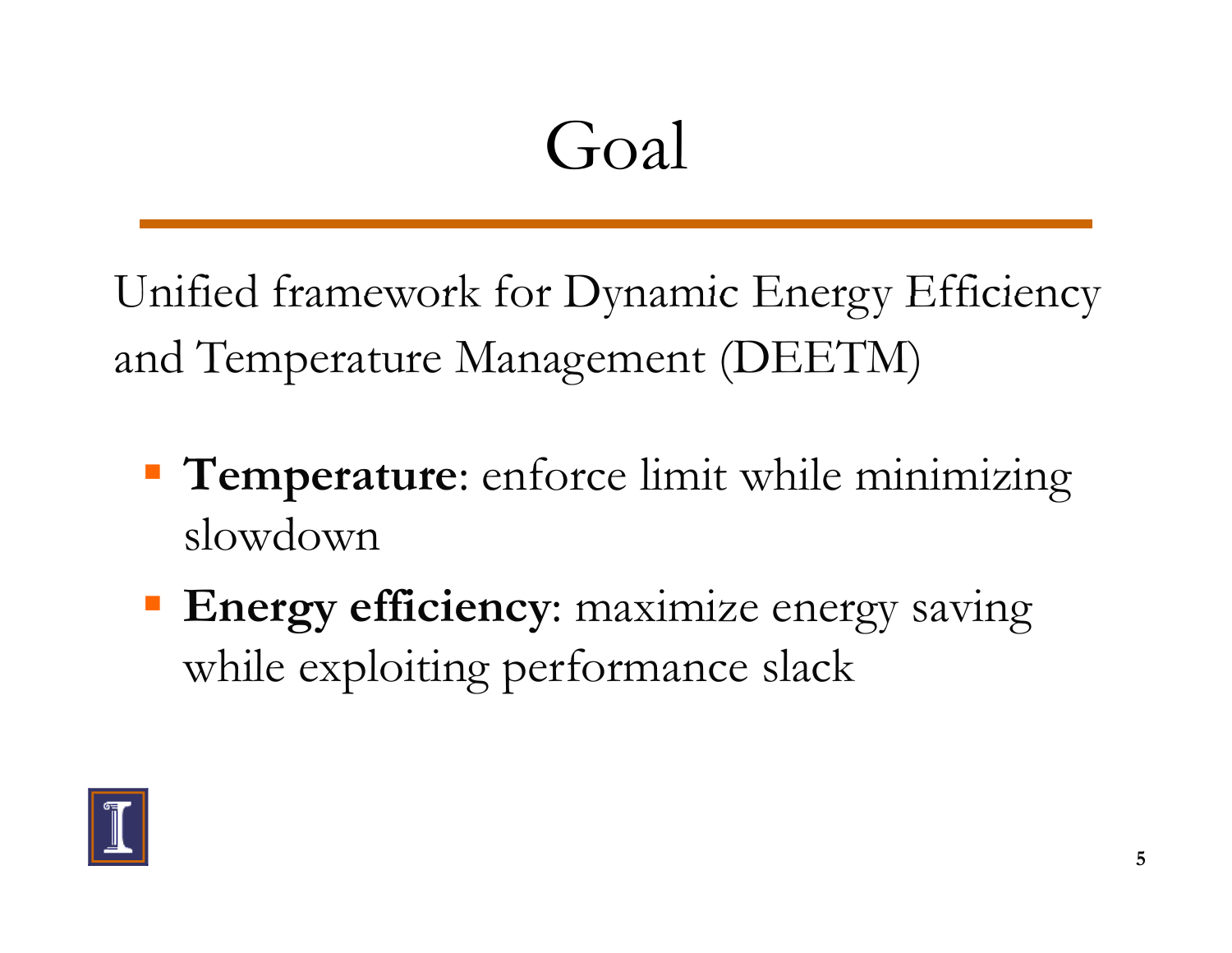## Contribution: DTEEM Framework

**Existing limitations:** 

- static application  $\qquad \qquad \qquad$  dynamic
	-
- **n** inefficient techniques

coarse grain dynamic

- independent targets:
	- temperature control
	- energy efficiency
- DEETM approach:
	- multiple techniques
	- - fine grain
		- order techniques for maximum efficiency
	- unified target

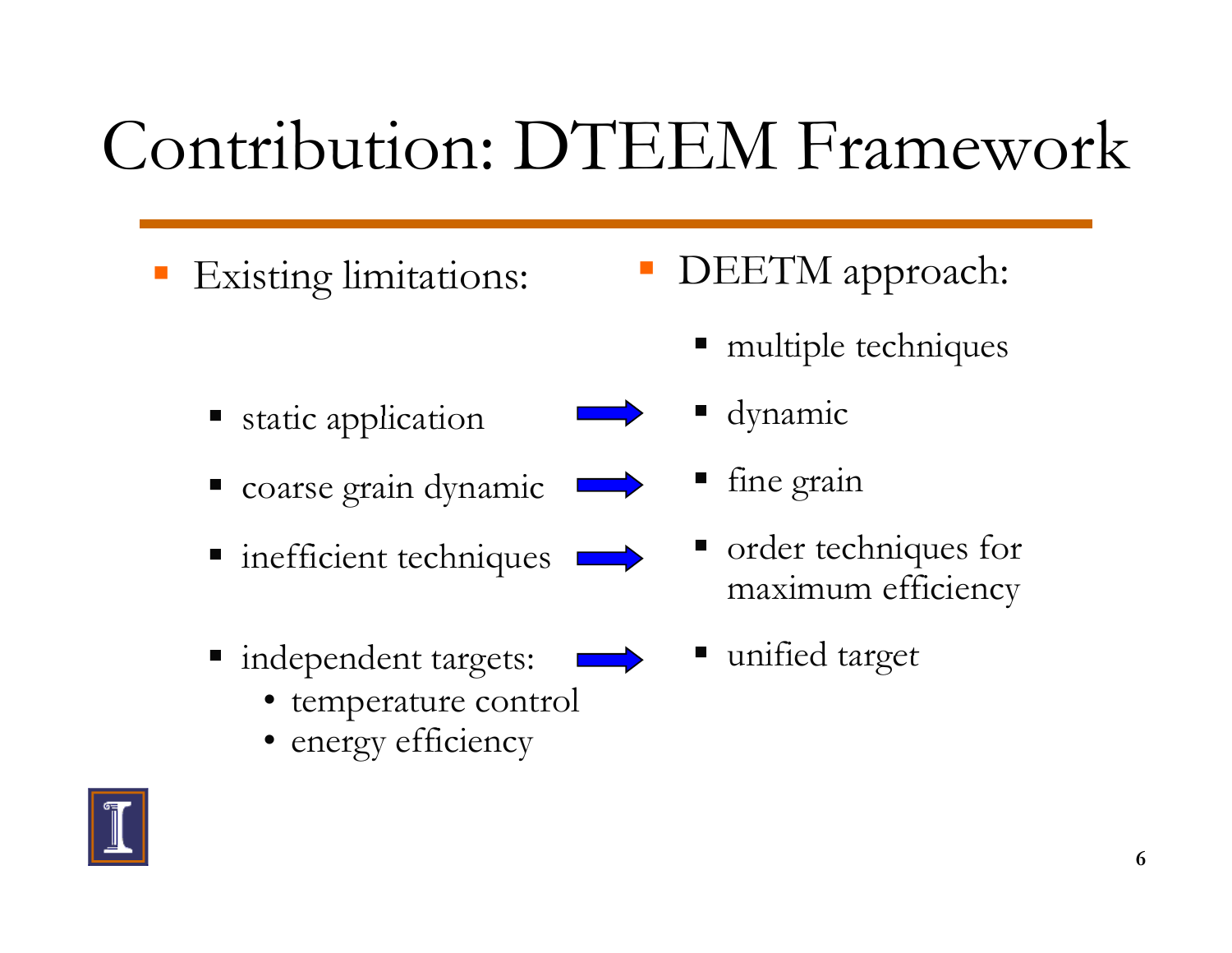### **DEETM** Framework

- Monitors temperature & execution slack
- Runs decision algorithm periodically: {Thermal, Slack} components
- Activates low-power techniques
	- dynamically
	- incrementally
	- in prioritized order

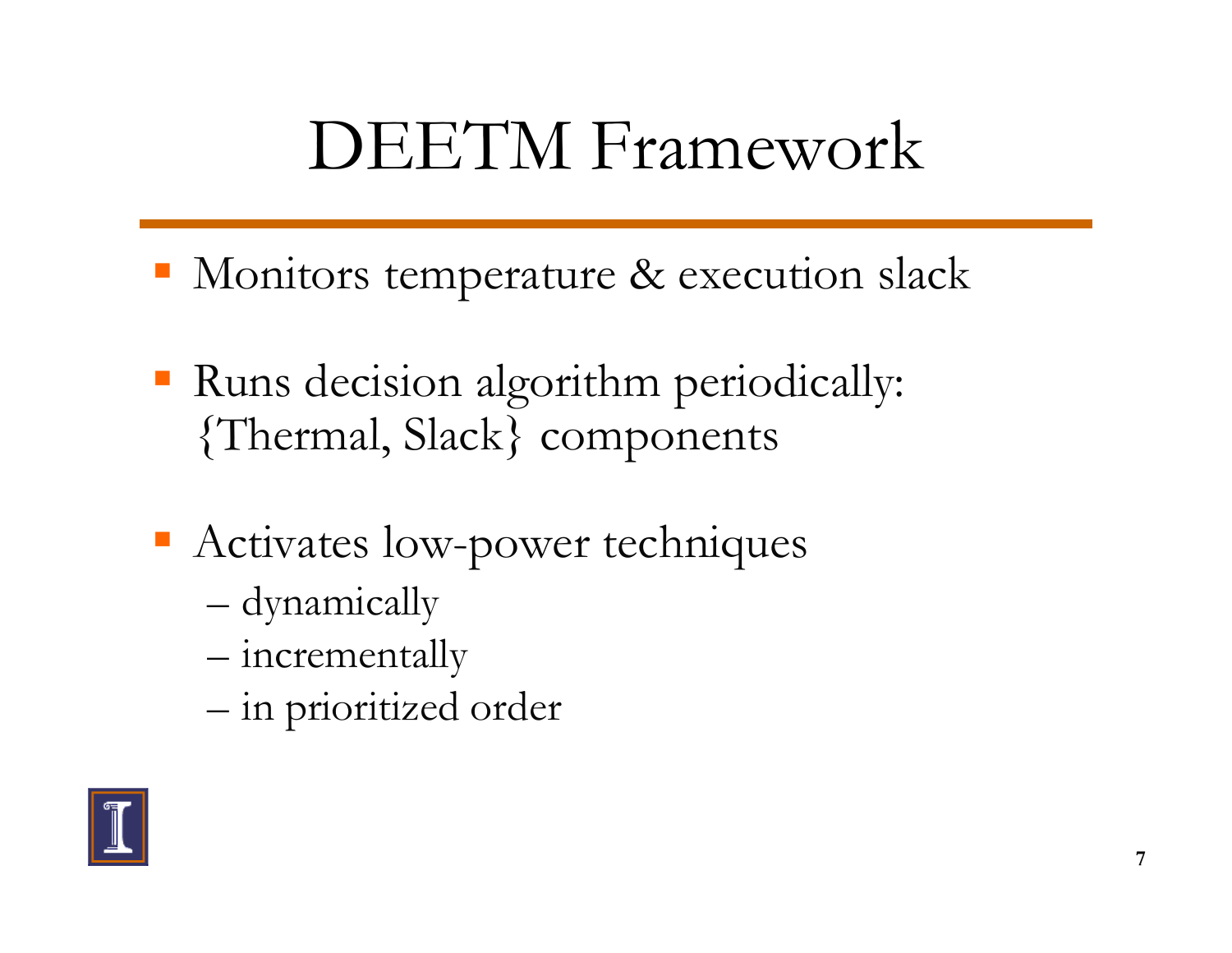# Techniques

- $\blacksquare$  Instruction filter cache
- Data cache subbanking
- Voltage scaling
- Voltage scaling: DRAM only
- Light sleep

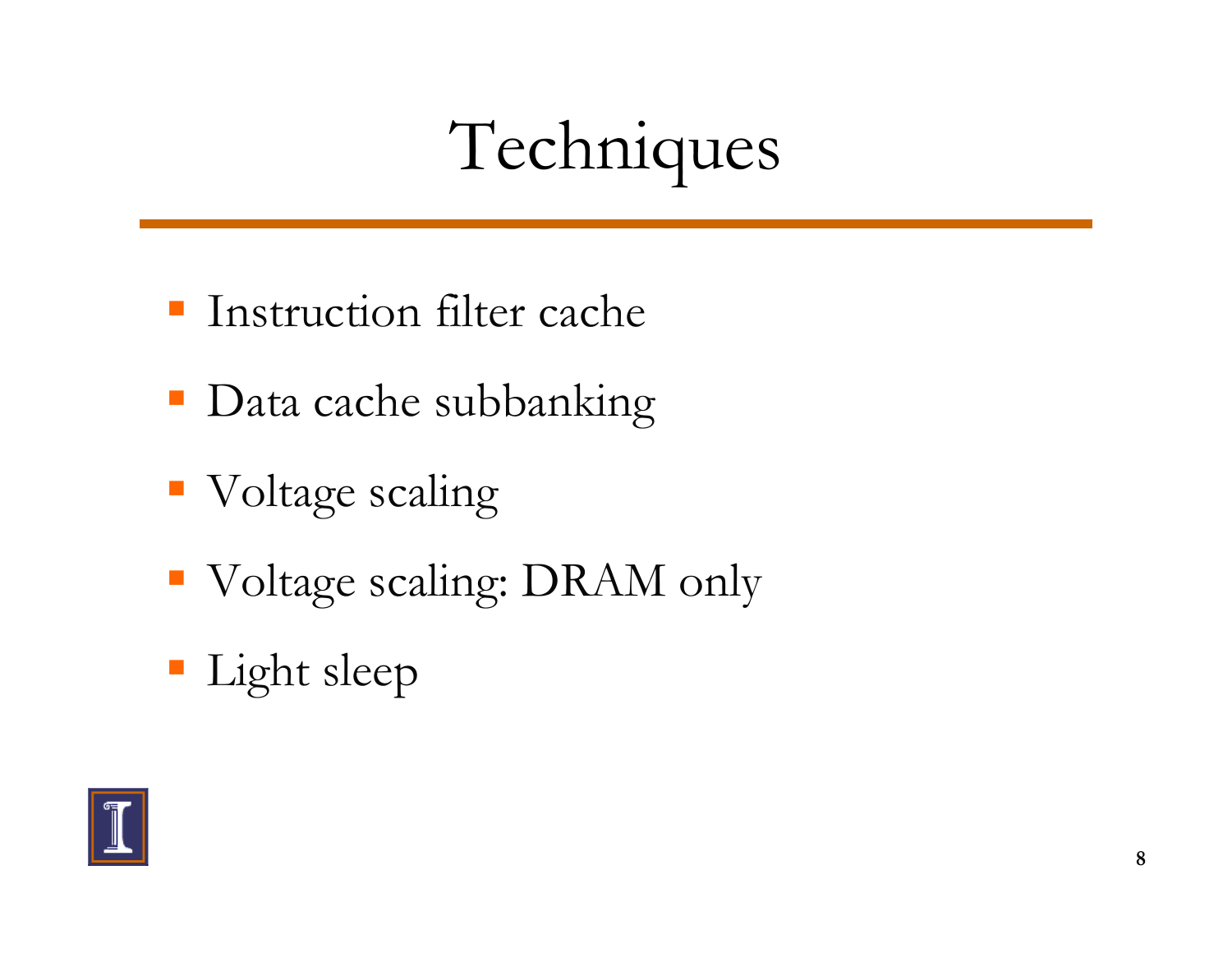#### Instruction Filter Cache



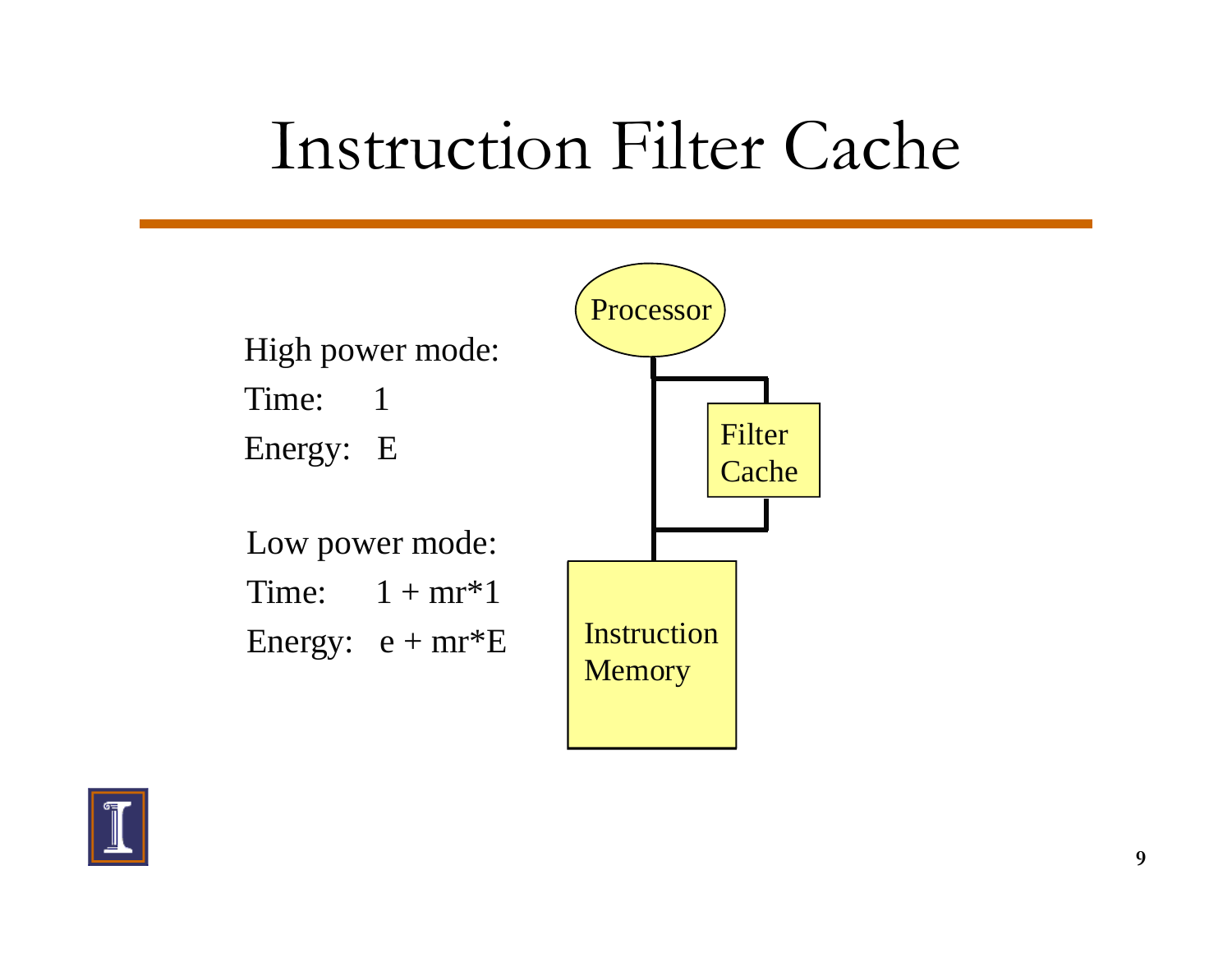# Techniques

- $\blacksquare$  Instruction filter cache
- Data cache subbanking
- Voltage scaling
- Voltage scaling: DRAM only
- Light sleep

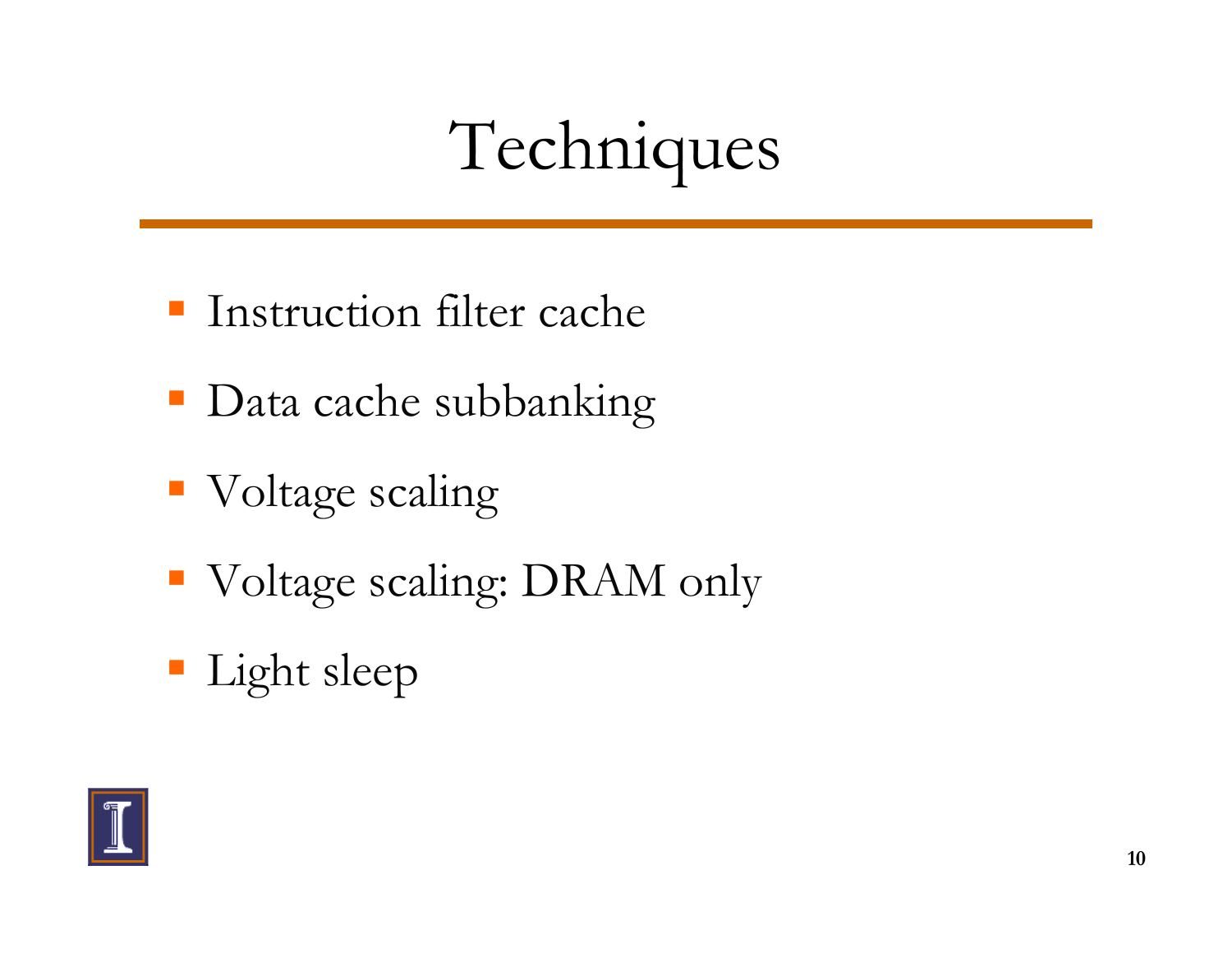# Chip Environment





- Processor-in-memory
- 64 lean processors – 2-issue static
- Optimized memory hierarchy
- e Integrated thermal sensors<br>
and instruction counter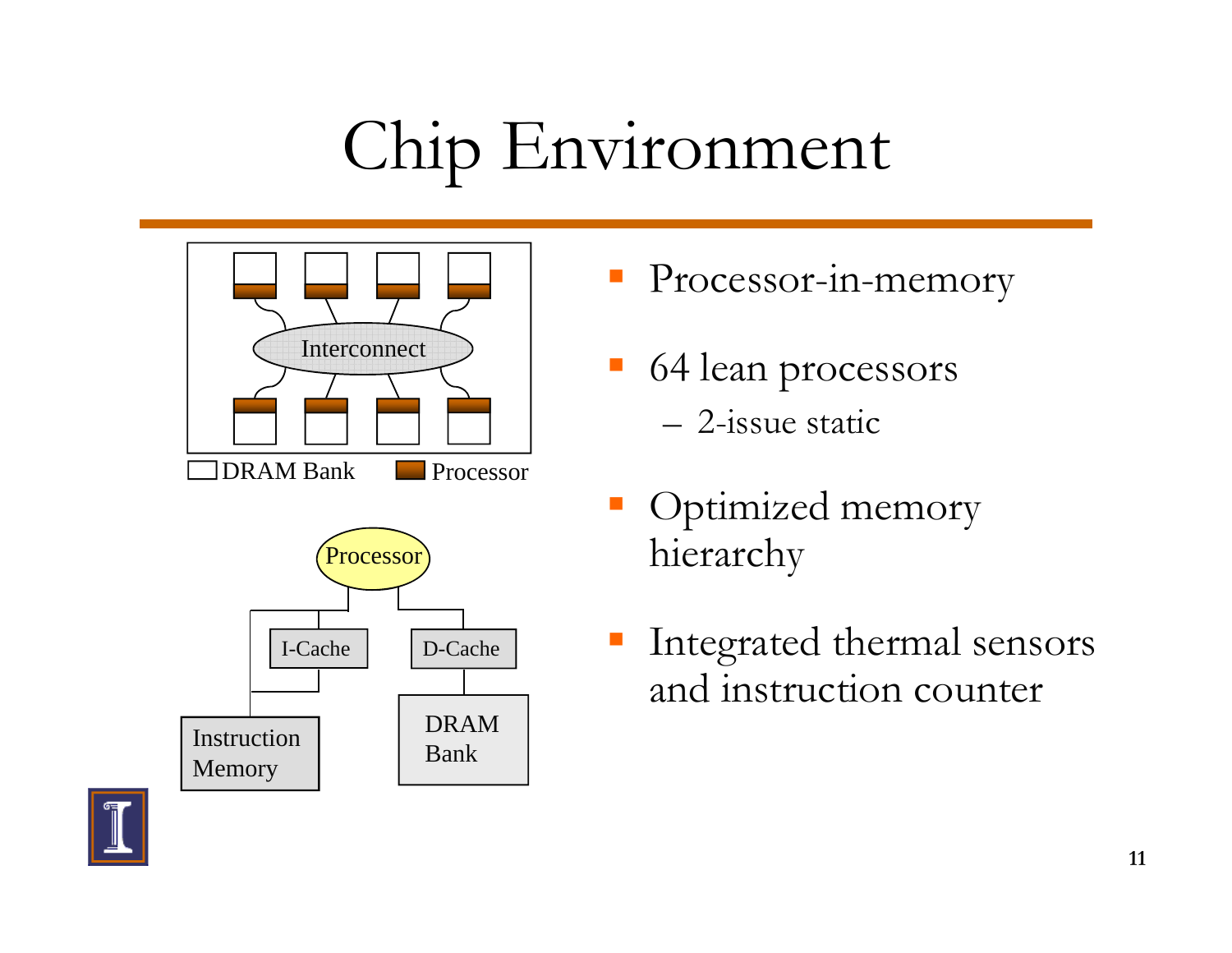### Individual Techni ques-E\*D



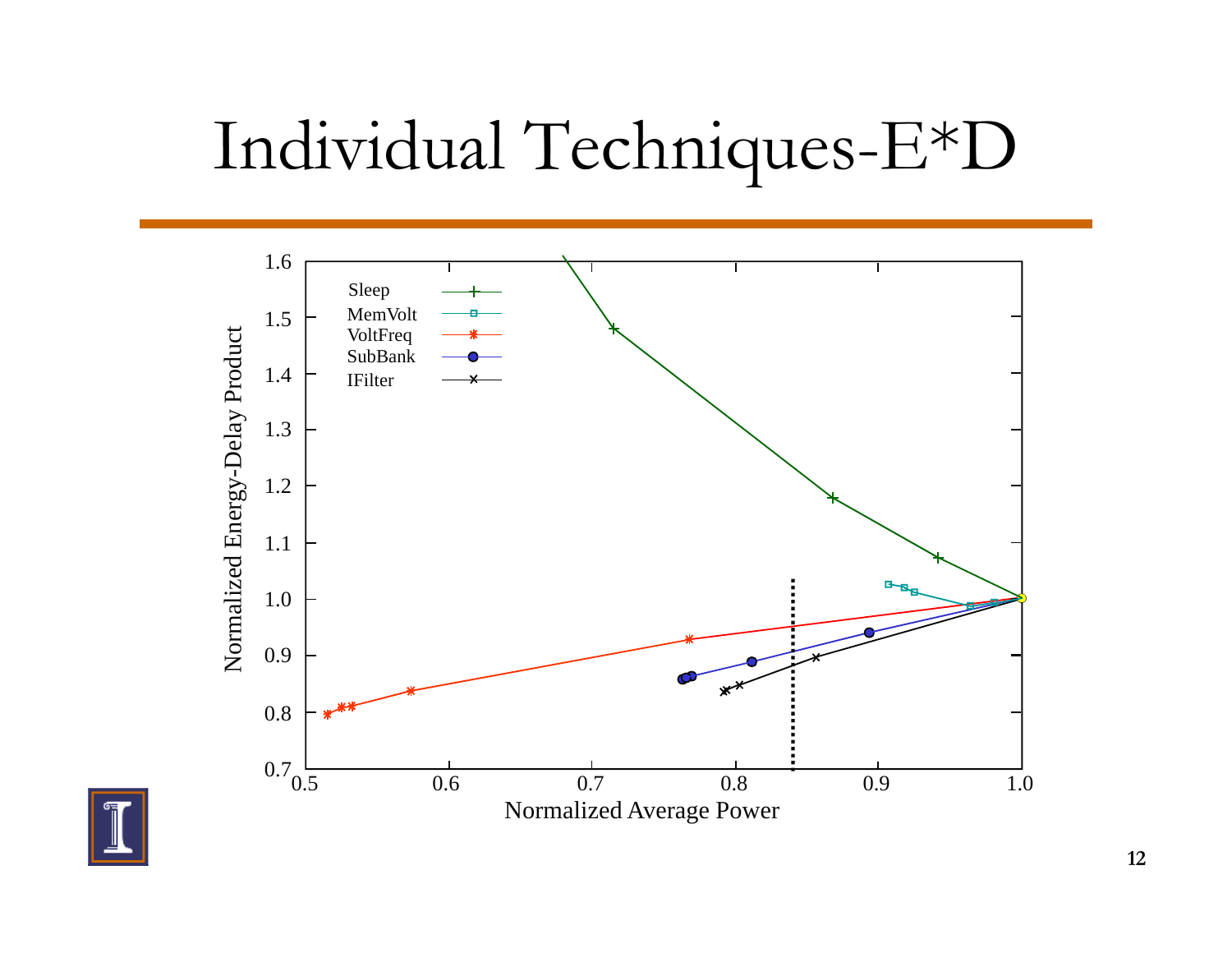#### Combinations - E\*D



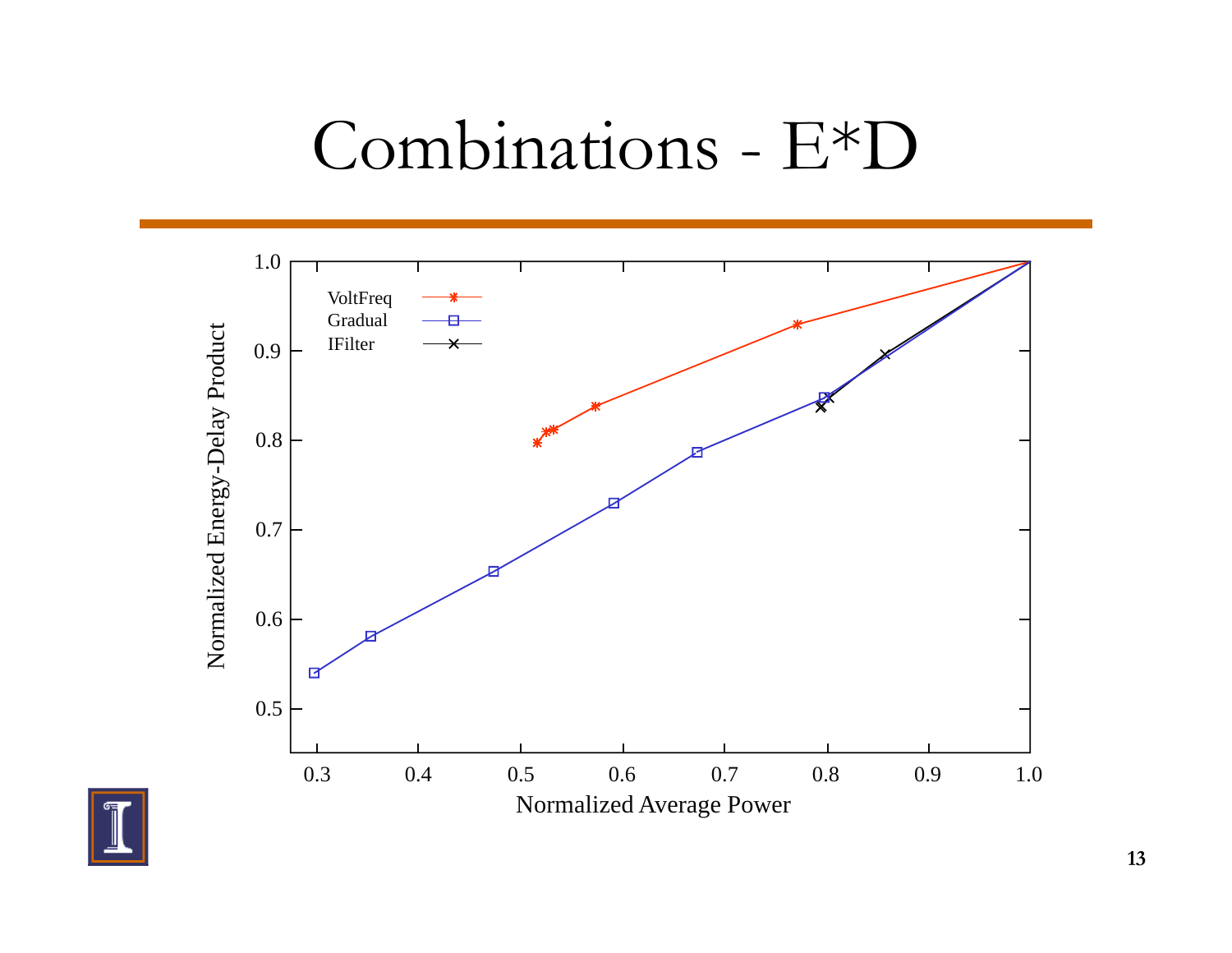#### Classification Summary

- Techniques ordered by efficiency
	- *Thermal* and *Slack* have the same order
- System applies techniques in order
	- Dynamically and incrementally

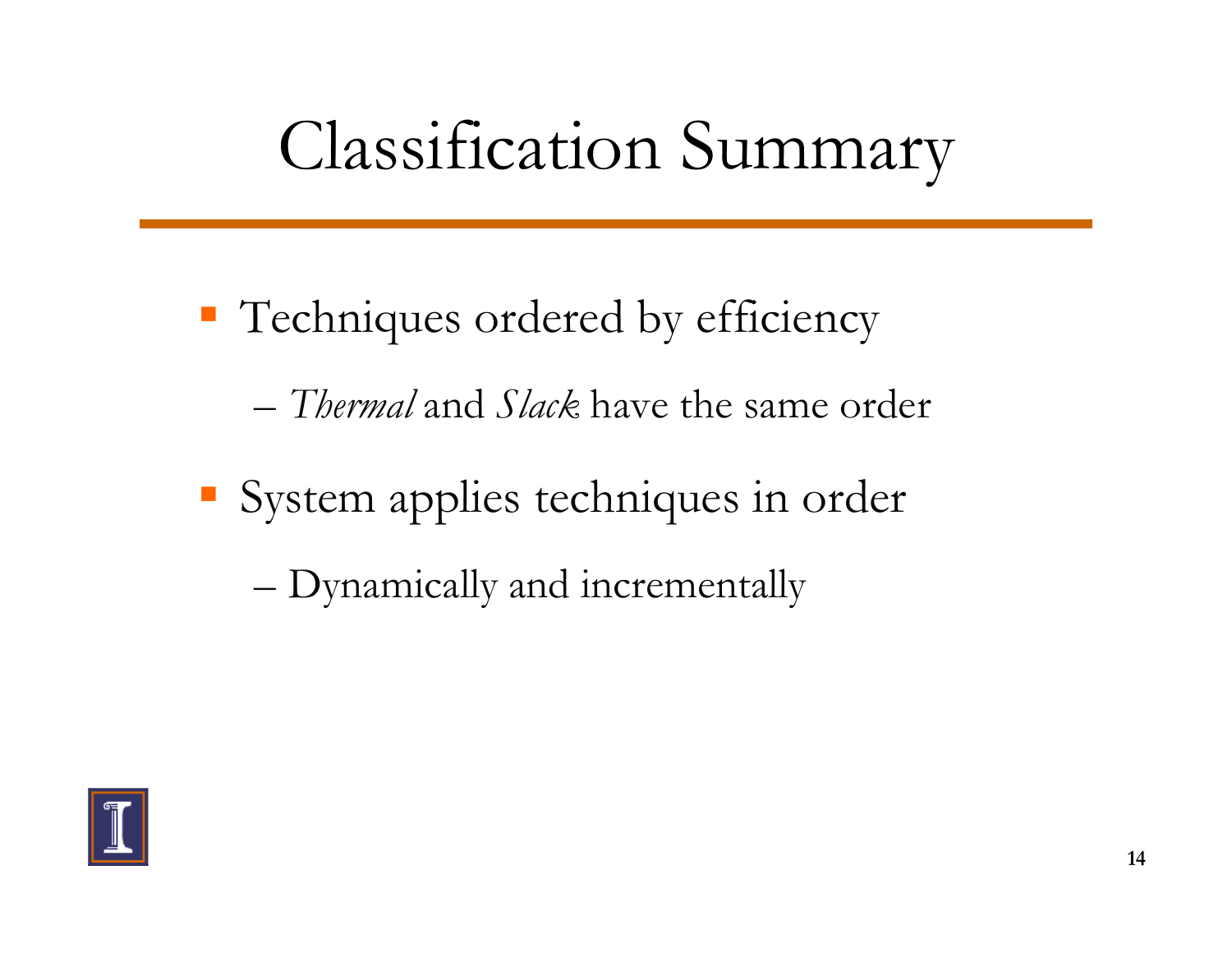## Thermal Algorithm



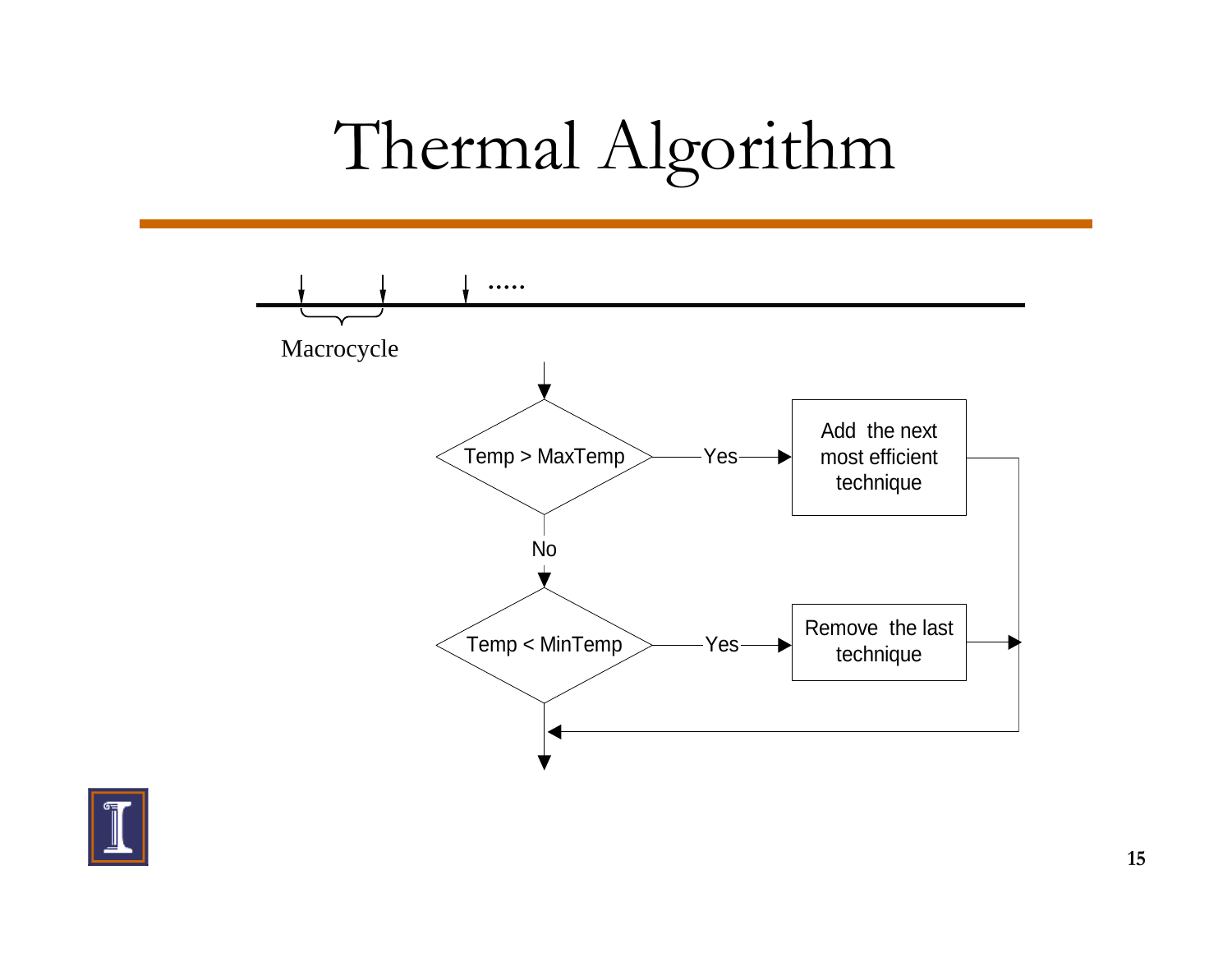### Temperature Control - Limit



\*<br>—1 \* *Poweri* <sup>=</sup> 75%*Poweri* <sup>+</sup> 25%*Poweri*<sup>−</sup>

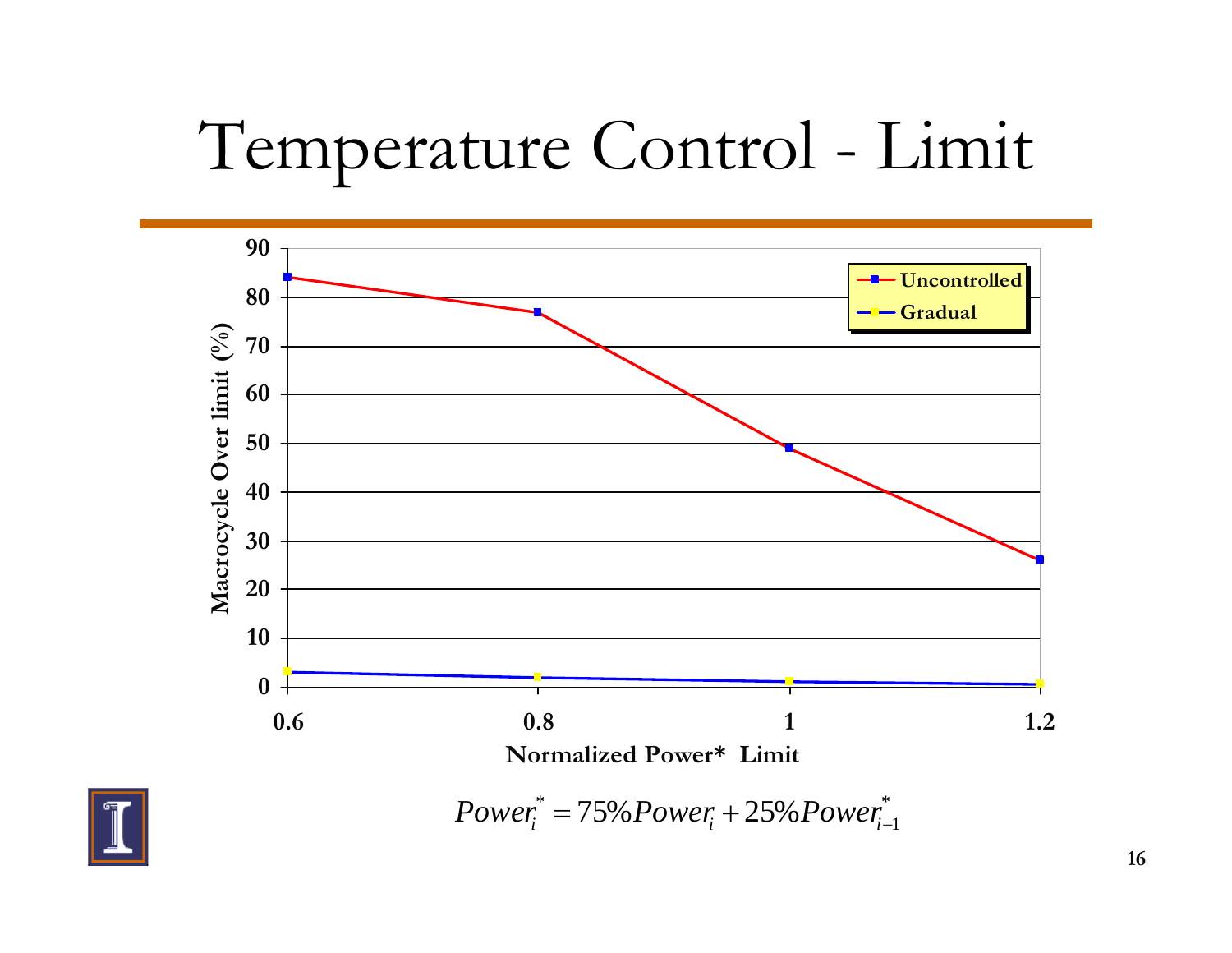## Temperature Control - Slowdown



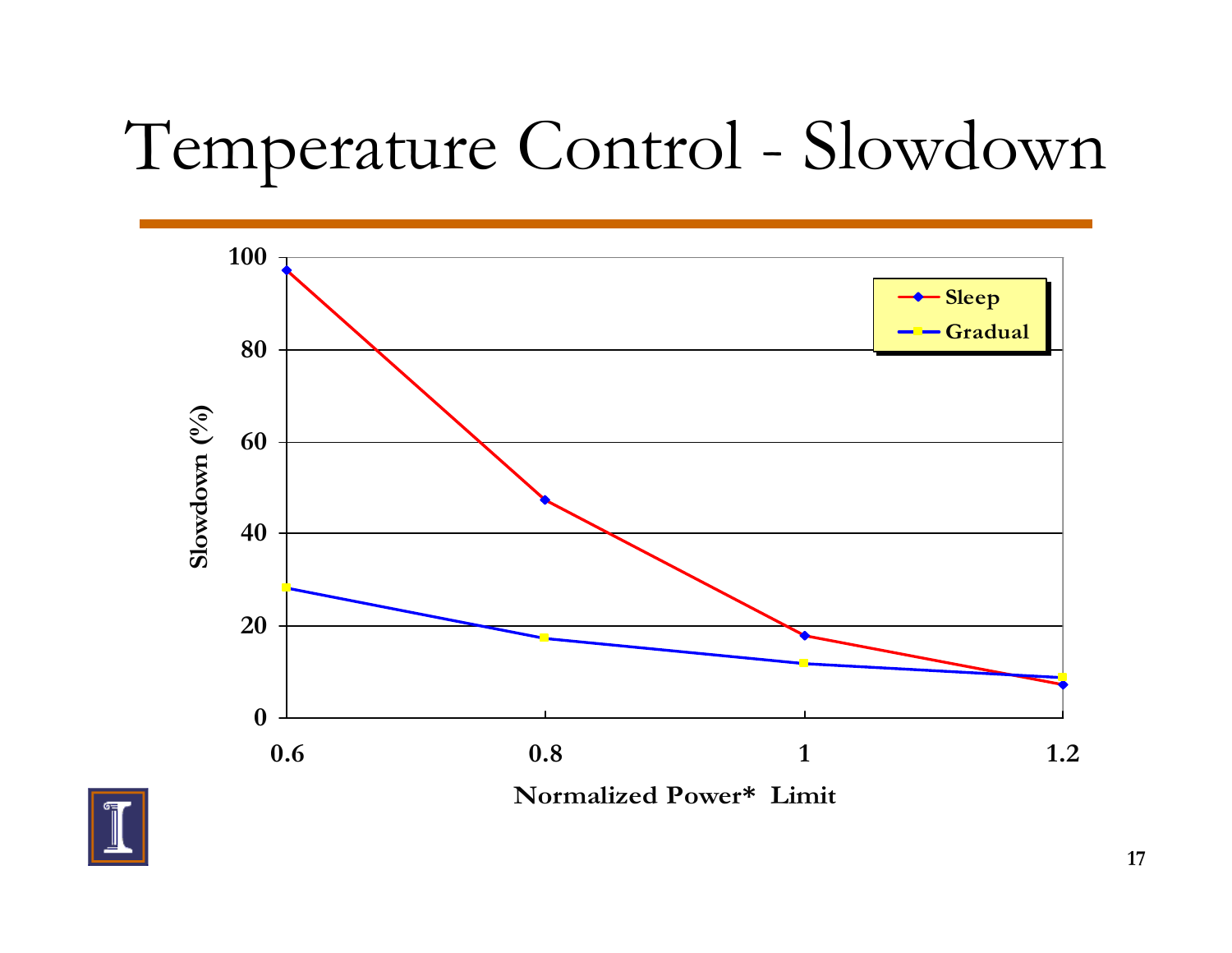# Slack Algorithm



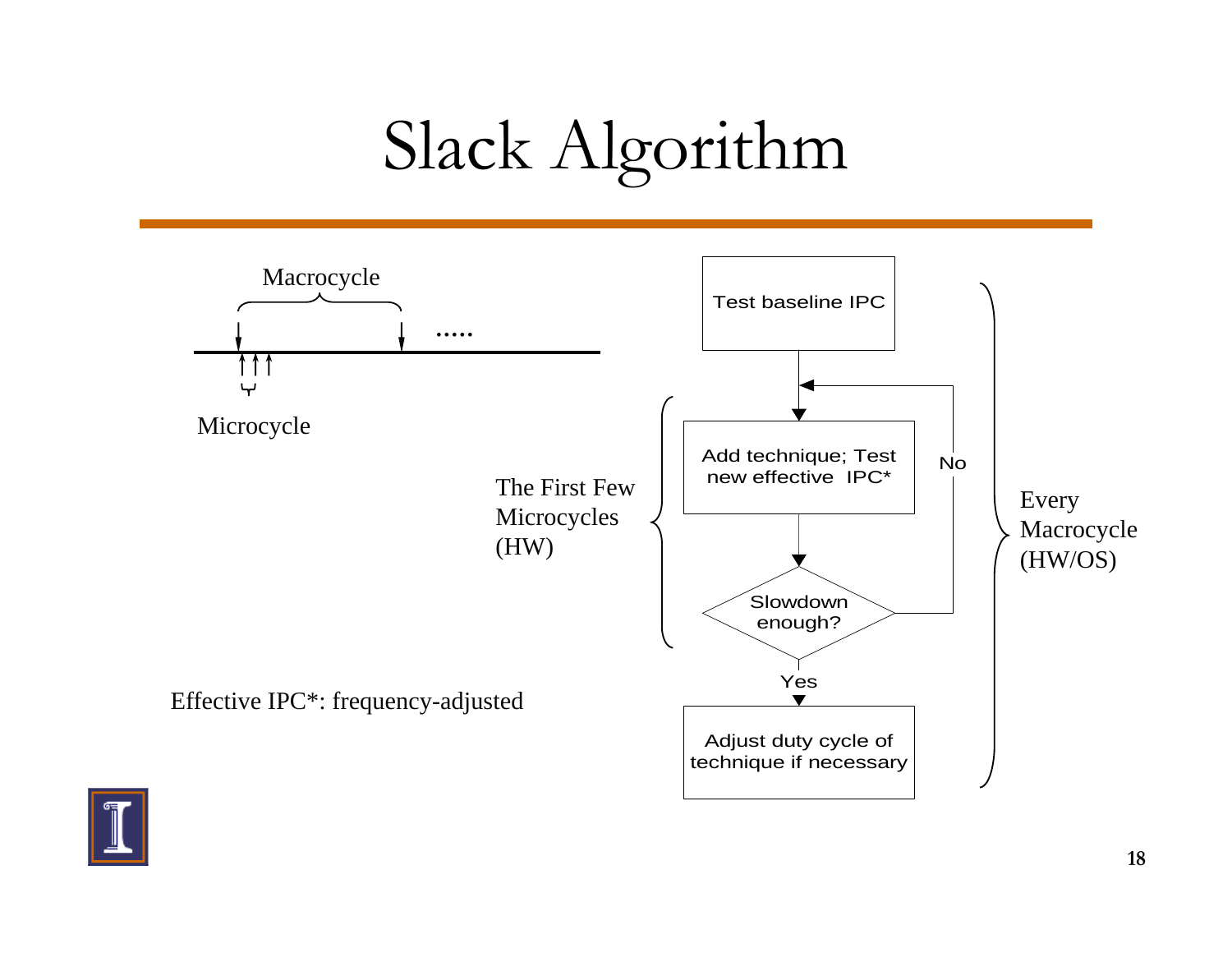#### Slack - Energy Consumption



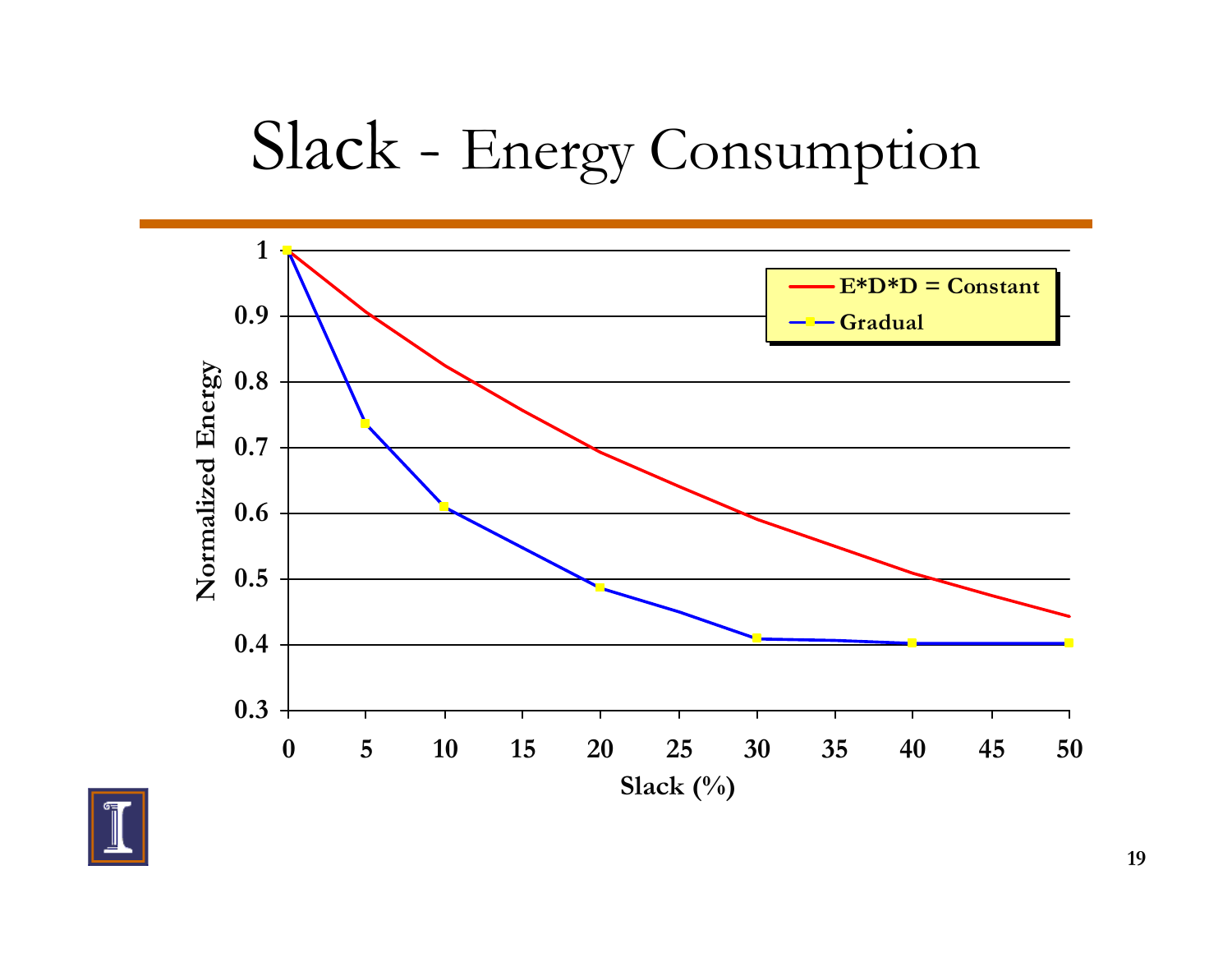## Slack Misprediction



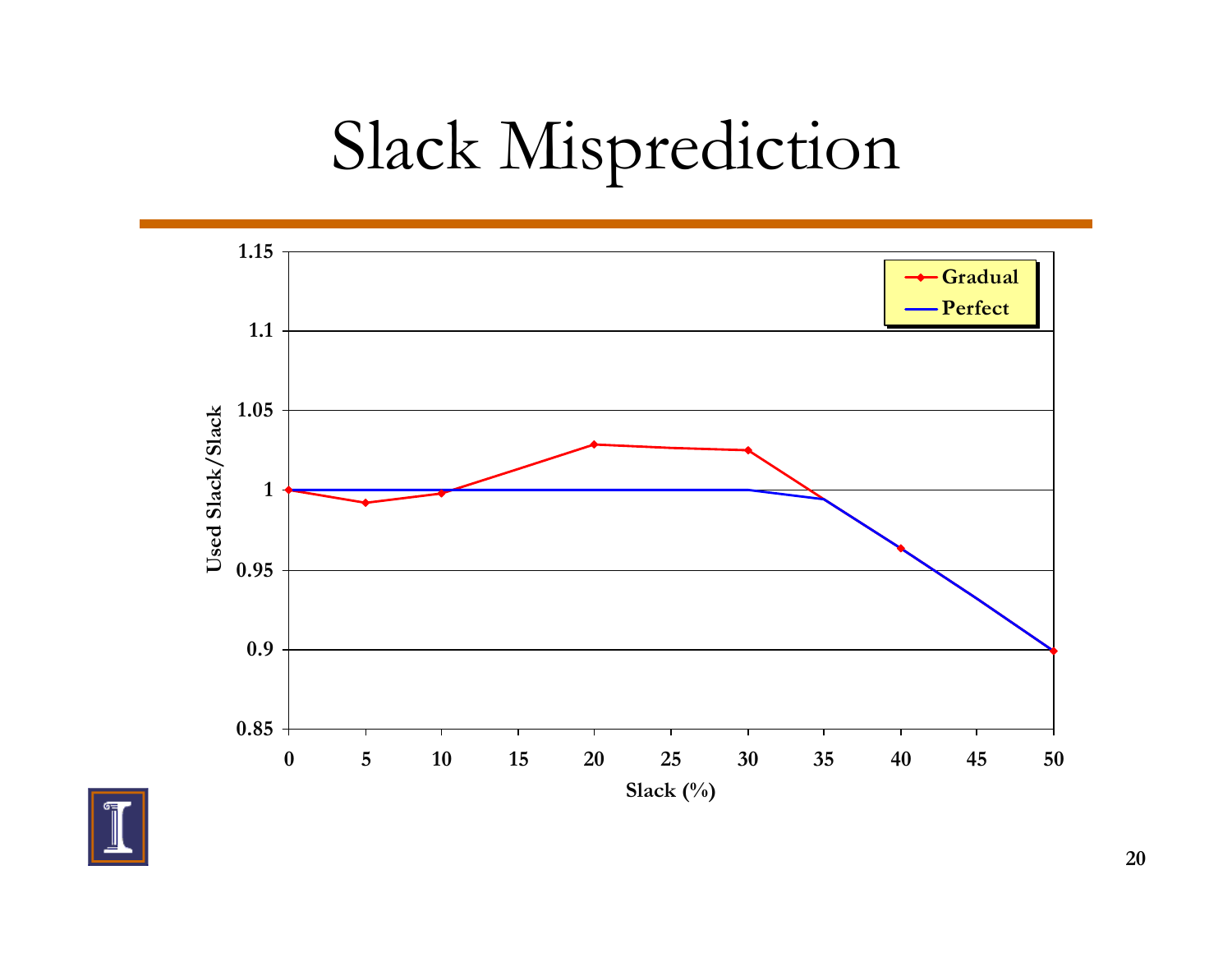#### Also Covered in Pa per

- Algorithm interaction
- Selecting macrocycles & microcycle
- Handling *Thermal Crisis* situation (thermal virus)
- Reducing technique activation overhead
- **Flexible technique ordering**
- **Hardware vs. software implementation**